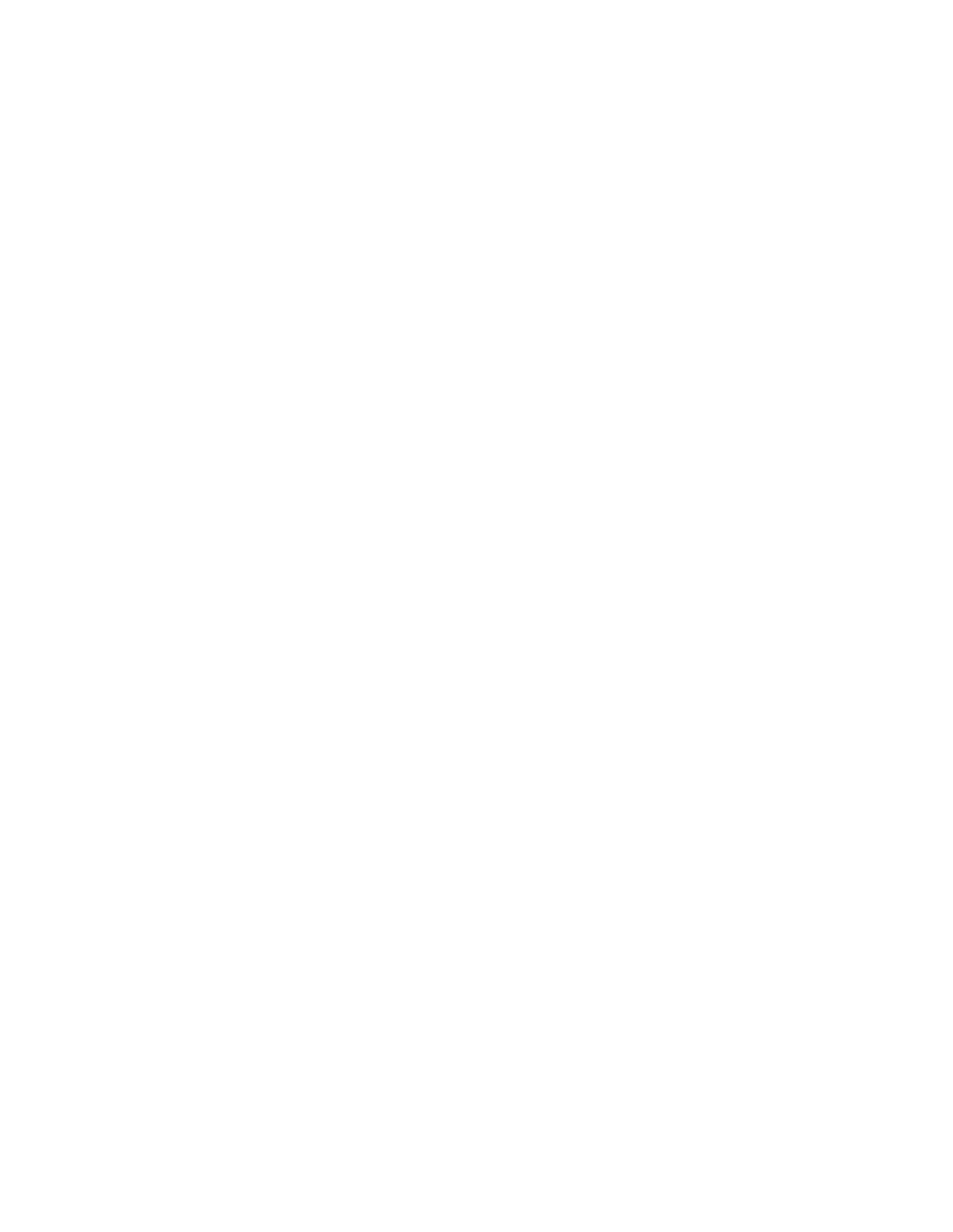| 1              | A BILL supplementing and amending by decreasing an existing item of appropriation and adding      |
|----------------|---------------------------------------------------------------------------------------------------|
| $\overline{2}$ | a new item of appropriation for expenditure of public moneys out of the Treasury from the         |
| 3              | balance of moneys remaining as an unappropriated balance in the State Fund, Lottery Net           |
| 4              | Profits, to the State Department of Education, School Building Authority, fund 3963, fiscal       |
| 5              | year 2020, organization 0402 by supplementing and amending Chapter 31, Acts of the                |
| 6              | Legislature, Regular Session, 2019, known as the budget bill for the fiscal year ending           |
| 7              | June 30, 2020.                                                                                    |
| 8              | Whereas, The Governor submitted to the Legislature the Executive Budget document,                 |
| 9              | dated January 8, 2020, which included a Statement of the State Fund, Lottery Net Profits, setting |
| 10             | forth therein the cash balance as of July 1, 2019, less net appropriation balances forwarded and  |
| 11             | regular and recommended supplemental appropriations for the fiscal year 2020; and                 |
| 12             | Whereas, It appears from the Statement of the State Fund, Lottery Net Profits and this            |
| 13             | supplemental appropriation bill, there remains an unappropriated balance in the State Treasury    |
| 14             | which is available for appropriation during the fiscal year ending June 30, 2020; therefore       |
|                | Be it enacted by the Legislature of West Virginia:                                                |
| 1              | That Chapter 31, Acts of the Legislature, Regular Session, 2019, known as the budget              |
| $\overline{2}$ | bill, be supplemented and amended by decreasing an existing item of appropriation and adding      |
| 3              | a new item of appropriation to Title II, section 4 thereof, to read as follows:                   |
| 4              | <b>TITLE II - APPROPRIATIONS.</b>                                                                 |
| 5              | Sec. 4. Appropriations from lottery net profits.                                                  |
| 6              | <b>DEPARTMENT OF EDUCATION</b>                                                                    |
| 7              | 293 - State Department of Education -                                                             |
| 8              | School Building Authority -                                                                       |
| 9              | <b>Debt Service Fund</b>                                                                          |
|                |                                                                                                   |

**10** (WV Code Chapter 18)